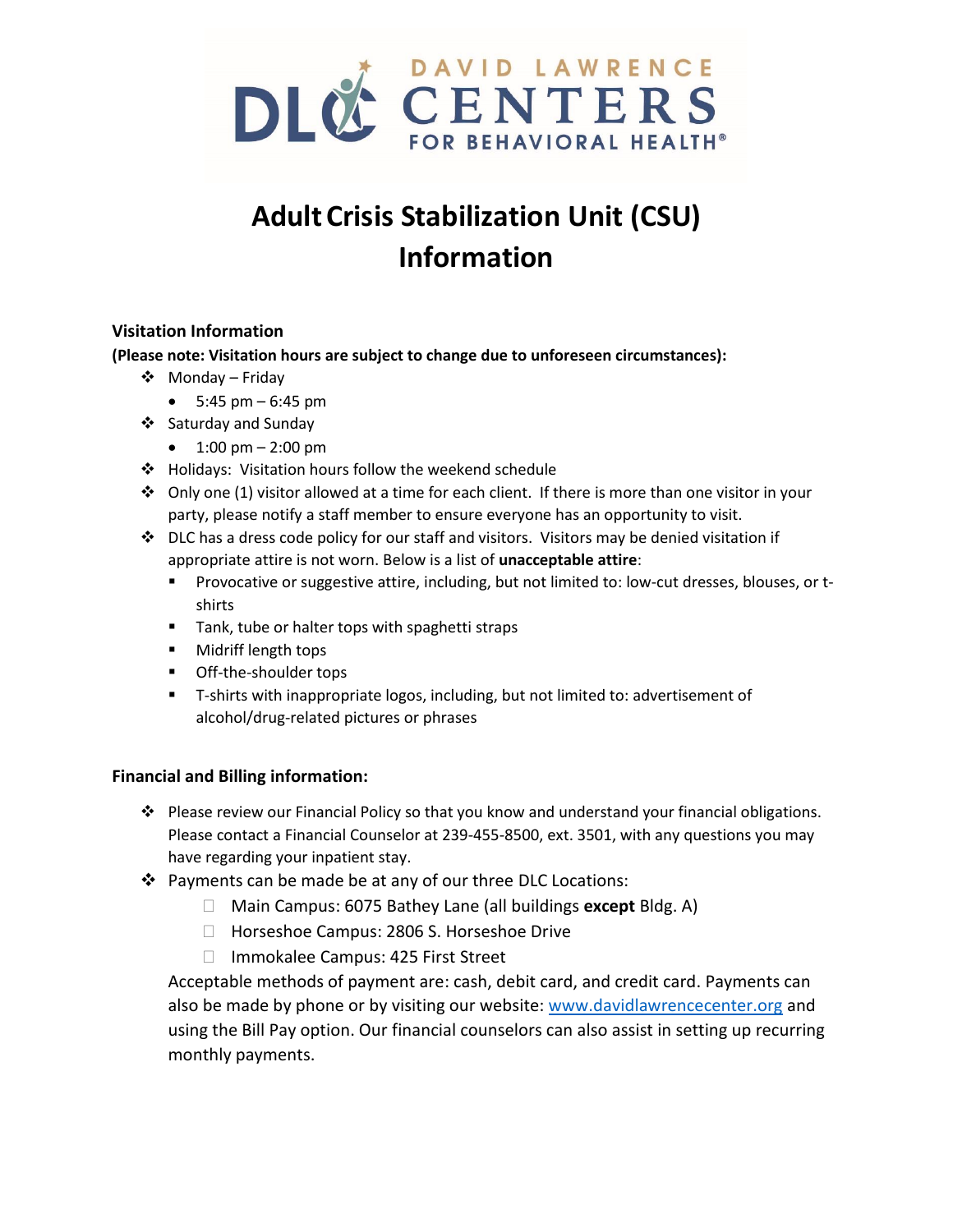## **Baker Act Information**

The Baker Act is a Florida law that allows for a person to be held involuntarily for up to 72 hours for psychiatric evaluation and stabilization. This law can be initiated by judges, law enforcement officials, physicians, or mental health professionals. There must be evidence that the person possibly has a mental illness and is at risk for harm to self and/or harm to others.

For more information regarding the Baker Act, please visit the Department of Children and Families website at [https://www.myflfamilies.com/service-programs/samh/crisis](https://www.myflfamilies.com/service-programs/samh/crisis-services/laws/BakerActManual.pdf)[services/laws/BakerActManual.pdf](https://www.myflfamilies.com/service-programs/samh/crisis-services/laws/BakerActManual.pdf)

#### Contact Information:

.

- ❖ **Client Phone**: 239-354-1460 or 239-354-1495 \*\* Please note: phones are not in use during group times, meal times, or visitation times.
- ❖ **General Information**: 239-354-1464
- ❖ Phone calls from DLC telephone numbers may display on Caller ID as 3 or 4 digits, "unknown", and/or "no Caller ID".
- ❖ For additional questions/concerns, please contact a staff member at 239-354-1464.

#### **The following items ARE allowed on the unit:**

- ❖ Sweatshirts (no inappropriate logos, no hoodies/strings/zippers)
- ❖ Sweatpants (no inappropriate logo, no strings)
- ❖ Sports Bras (Bras cannot have any underwire)
- ❖ Brief-style underwear (no thongs/lace)
- ❖ Plain T-shirts/shirts
- ❖ Jeans
- ❖ Pajamas (no strings)
- ❖ Socks
- ❖ Tennis shoes with no laces
- ❖ Flip flops

#### **The following items are NOT allowed:**

- Belts
- Thongs/lace undergarments
- Hoodies or jackets with strings/hoods/zippers
- Pajamas with strings
- Jewelry
- Stuffed animals/pillows
- Shoelaces
- Clothing with rhinestones
- Shoes with heels/boots
- No food items of any kind
- Personal hygiene products
- Hair ties with metal
- Hardcover and spiral-bound books